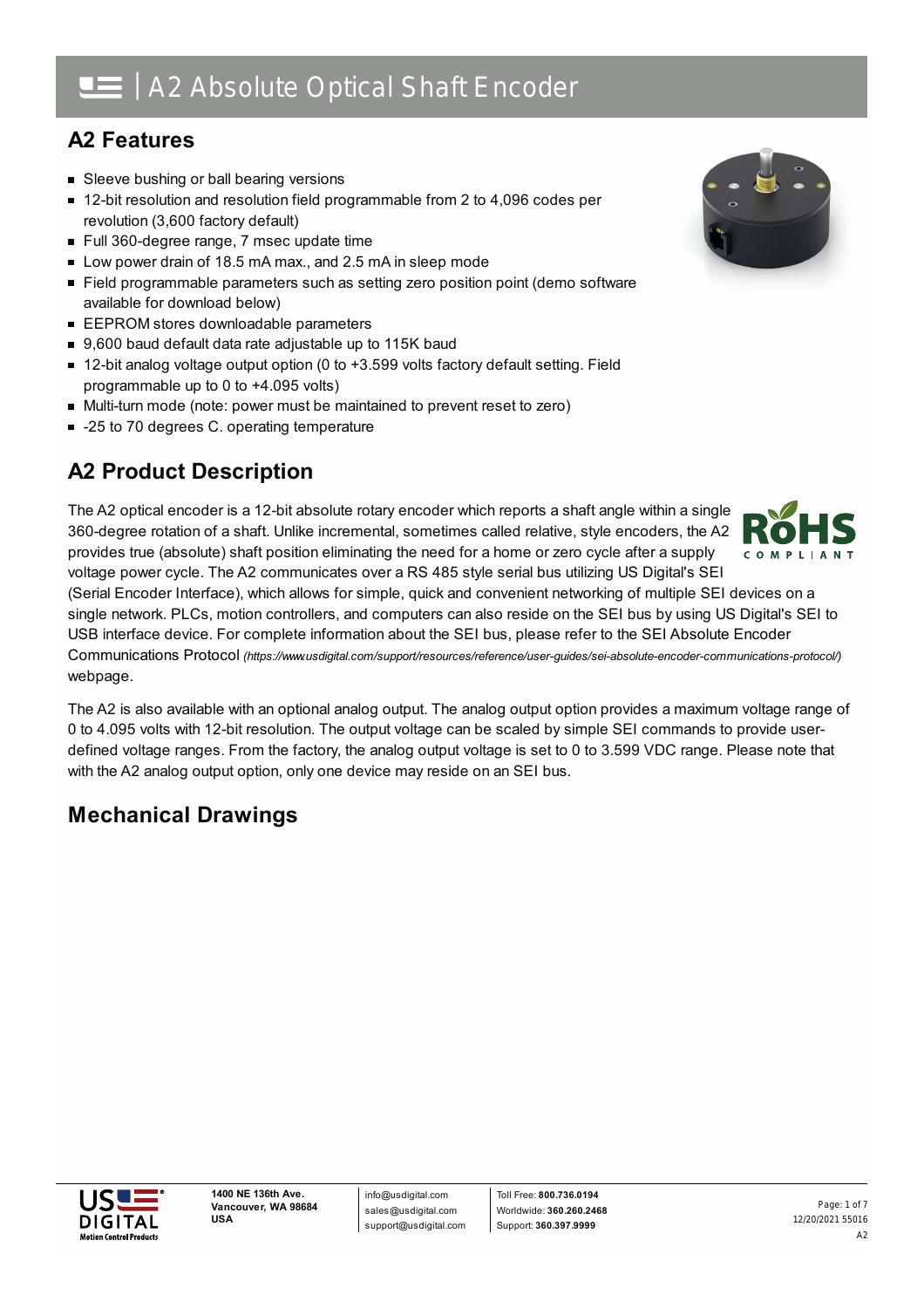



info@usdigital.com sales@usdigital.com support@usdigital.com

Toll Free: **800.736.0194** Worldwide: **360.260.2468** Support: **360.397.9999**

12/20/2021 55016 A2 Page: 2 of 7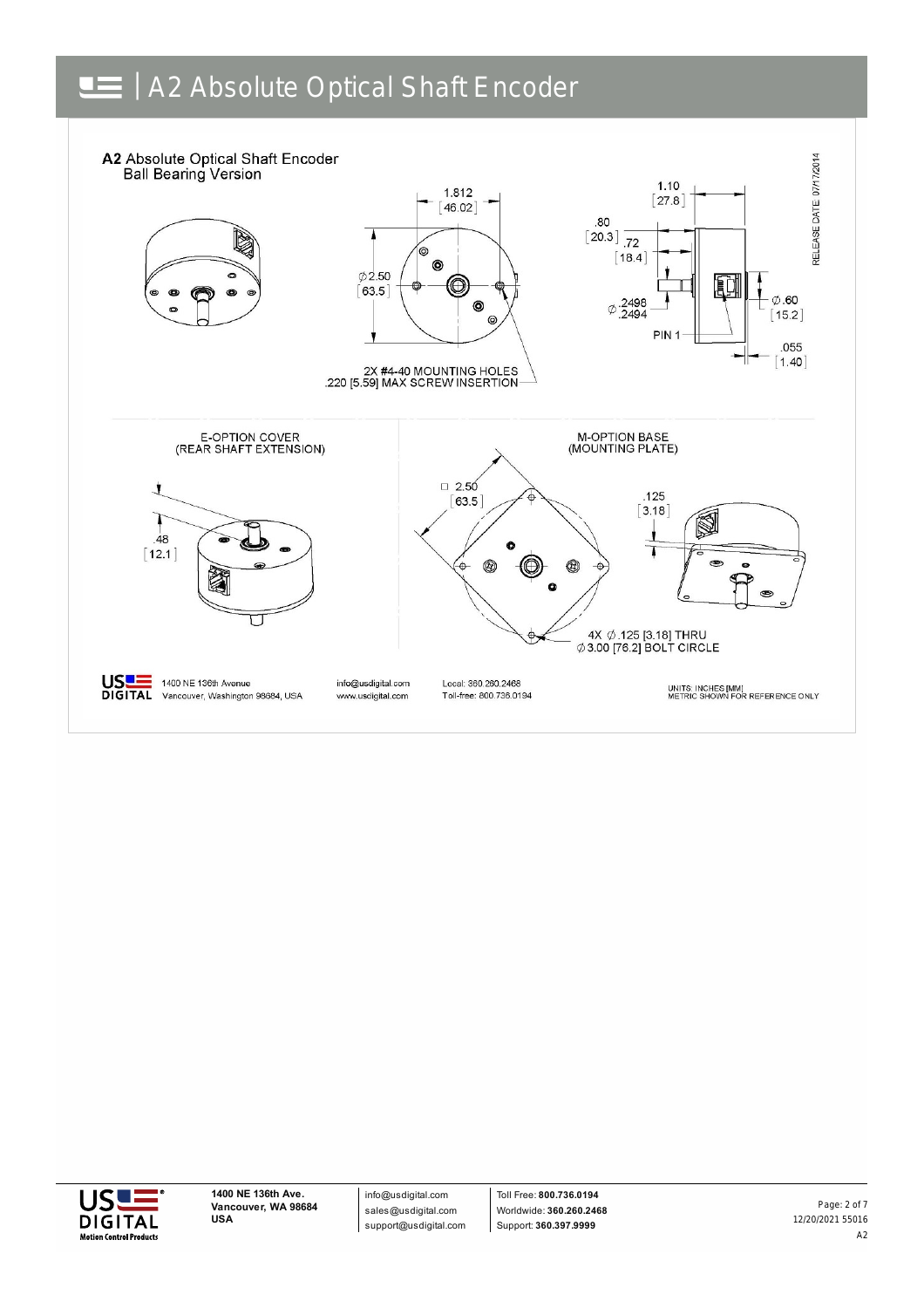

## **Specifications**

#### **ENVIRONMENTAL**

| <b>PARAMETER</b>                       | <b>VALUE</b>  | <b>UNITS</b> |
|----------------------------------------|---------------|--------------|
| <b>Operating Temperature</b>           | $-25$ to $70$ |              |
| Vibration (5Hz to 2kHz)                | 20            | G            |
| Electrostatic Discharge, IEC 61000-4-2 | ±4            | kV           |



info@usdigital.com sales@usdigital.com support@usdigital.com

Toll Free: **800.736.0194** Worldwide: **360.260.2468** Support: **360.397.9999**

12/20/2021 55016 A2 Page: 3 of 7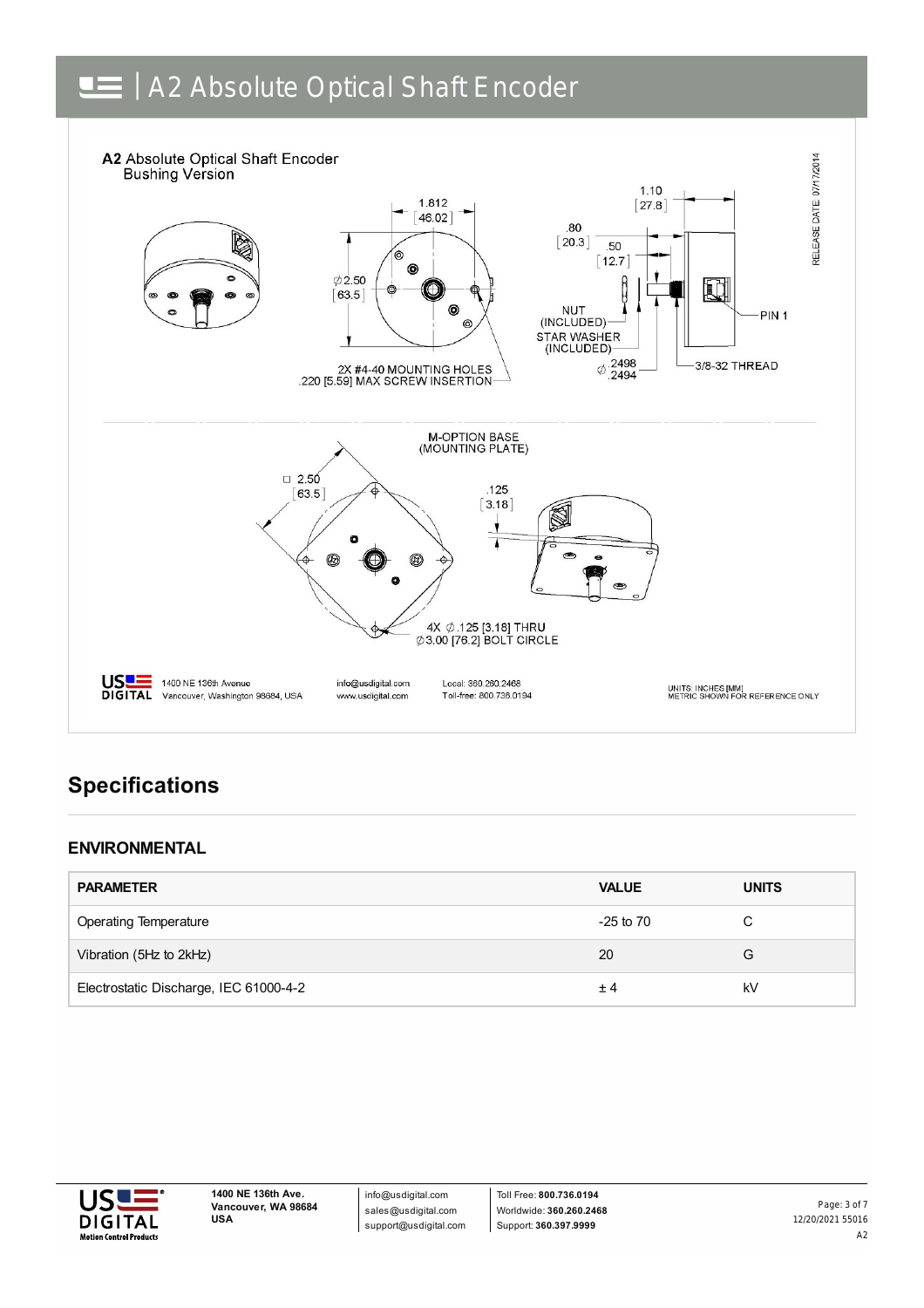#### **MECHANICAL**

| <b>PARAMETER</b>                                                | <b>SLEEVE</b><br><b>BUSHING</b>                                  | <b>BALL BEARING</b>                                                                                                                       |
|-----------------------------------------------------------------|------------------------------------------------------------------|-------------------------------------------------------------------------------------------------------------------------------------------|
| Max. Acceleration                                               | 100000<br>rad/sec <sup>2</sup>                                   | 100000 $rad/sec2$                                                                                                                         |
| Max. Shaft Speed<br>(mechanical)                                | <b>100 RPM</b>                                                   | 10000 RPM                                                                                                                                 |
| <b>Typical Shaft Torque</b>                                     | $0.5$ in-oz $(S - )$<br>option)<br>$0.3$ in-oz $(N -$<br>option) | $0.05$ in-oz                                                                                                                              |
| Max. Shaft Loading                                              | 2 lb. dynamic                                                    | $2$ lb.                                                                                                                                   |
| <b>Bearing Life</b>                                             | >1000000<br>revolutions                                          | $L_{10} = (90/F_r)^{3}$ *<br>Where $L_{10}$ = bearing life in millions of revs, and<br>$F_r$ = radial shaft loading in pounds             |
| Weight                                                          | 2.9 oz.                                                          | 2.9 oz.                                                                                                                                   |
| Max. Shaft Runout                                               | 0.0015 in,<br><b>T.I.R.</b>                                      | 0.0015 in, T.I.R.                                                                                                                         |
| Mounting Plate Screw<br>Torque                                  | $4-6$ in-lbs                                                     | $4-6$ in-lbs                                                                                                                              |
| Max. Panel Nut<br><b>Tightening Torque</b>                      | 20 in-lbs                                                        | n/a                                                                                                                                       |
| Technical Bulletin TB1001 - Shaft and<br><b>Bore Tolerances</b> |                                                                  | Download (https://www.usdigital.com/support/resources/reference/technical-docs/technical-<br>bulletins/shaft-and-bore-tolerances-tb1001/) |

\* only valid with negligible axial shaft loading.

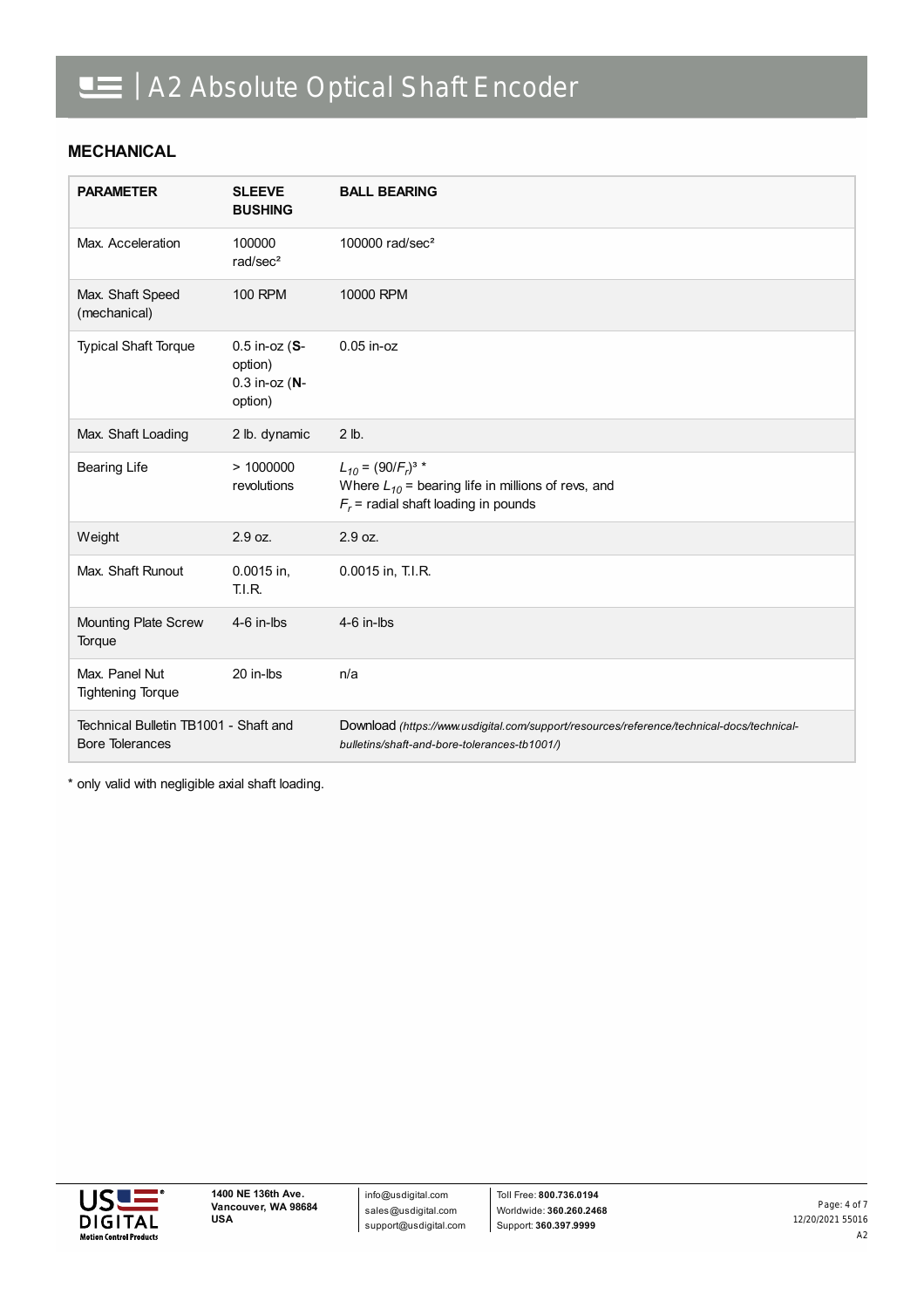#### **ELECTRICAL**

- Specifications apply over entire operating temperature range.
- Typical values are specified at Vcc = 12V and 25C.

| Parameter                                                   | Min.         | Typ.            | Max.         | <b>Units</b> |
|-------------------------------------------------------------|--------------|-----------------|--------------|--------------|
| Supply Voltage                                              | 7.5          | 12 <sup>2</sup> | 16           | $\vee$       |
| Supply Current @ 12V supply<br>Active<br>Sleep              |              | 14<br>2.5       | 18.5         | mA           |
| Analog Output Impedance                                     |              | 51              |              | Ohms         |
| Zero Scale Analog Voltage                                   | $\mathbf{0}$ | 2               | 12           | mV           |
| Full Scale Analog Voltage                                   | 4.066        | 4.095           | 4.124        | $\vee$       |
| Output Noise (Analog version)                               |              | 10              |              | mV rms       |
| Differential Nonlinearity (Analog version)                  | $-1.0$       |                 | 1.0          | <b>LSB</b>   |
| Integral Nonlinearity (Analog version)                      | $-1.0$       |                 | 1.0          | <b>LSB</b>   |
| Absolute Accuracy (SEI interface version)                   |              | 0.18            | 0.25         | Degrees      |
| Angle tracking speed<br>Single-turn mode<br>Multi-turn mode |              |                 | 3600<br>1800 | <b>RPM</b>   |
| Position Update Rate (1)                                    |              |                 | 7            | msec.        |

(1) The internal microcontroller takes a snapshot of the disk every 7 msec. and stores the position in memory. It responds immediately to a "report position request" by sending the most recently computed position.

#### **DEFAULT SETTINGS**

| Parameter     | Default value | <b>Volatile?</b> |
|---------------|---------------|------------------|
| SEI address   | $\mathbf 0$   | Non-volatile     |
| Resolution    | 3600          | Non-volatile     |
| Origin offset | 0             | Non-volatile     |
| Baud rate     | 9600          | Volatile         |
| Mode          | 0             | (1)              |

(1) Mode is always restored from non-volatile EEPROM on power-up; however, there are separate SEI commands for setting the RAM copy only, or both the RAM copy and the non-volatile EEPROM copy. For an explanation of the Mode bits see SEI Absolute Encoder Communications Protocol *[\(https://www.usdigital.com/support/resources/reference/user-guides/sei-absolute-encoder-communications-protocol/\)](https://www.usdigital.com/support/resources/reference/user-guides/sei-absolute-encoder-communications-protocol/)*.



info@usdigital.com sales@usdigital.com support@usdigital.com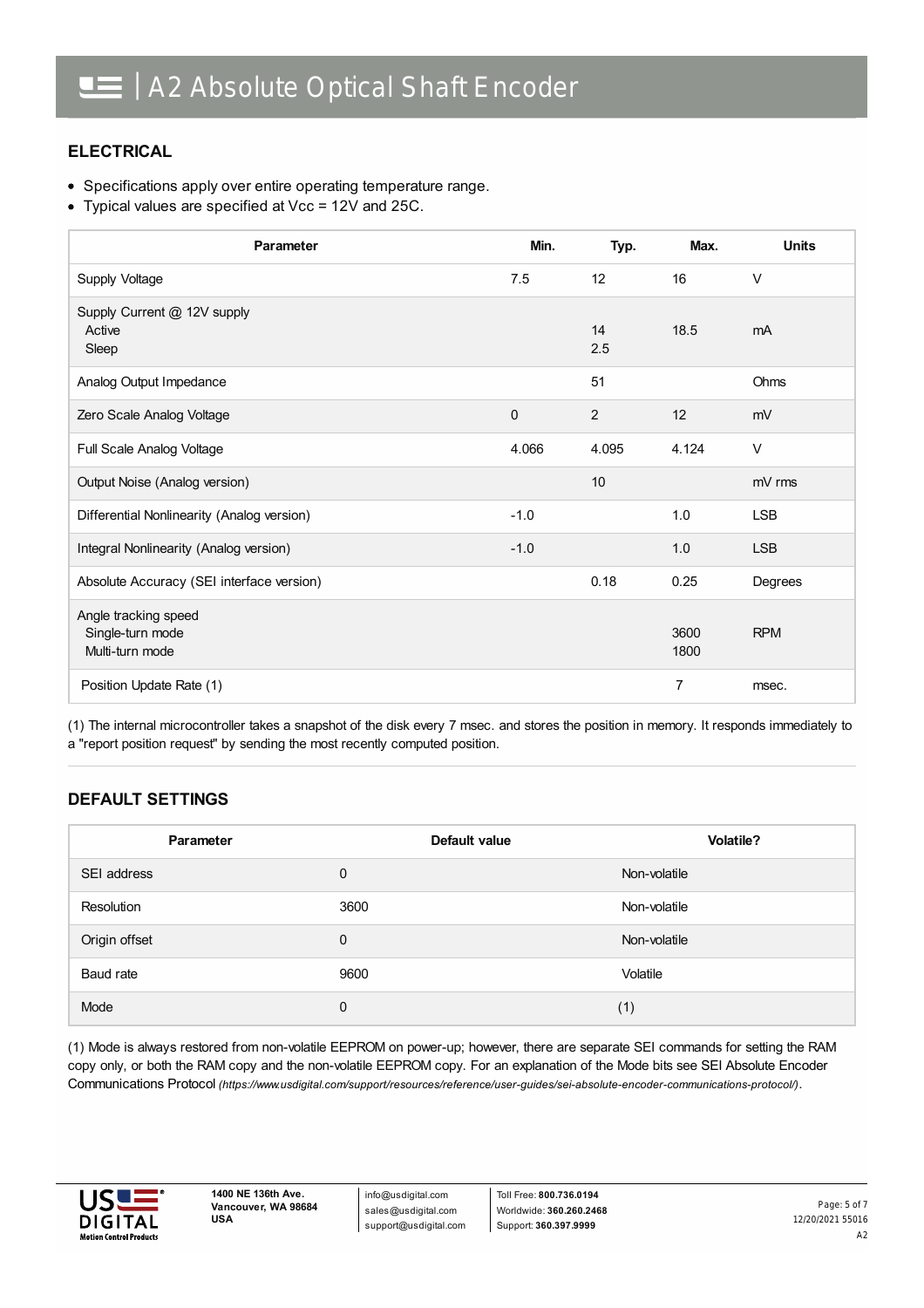#### **SEI NETWORK**



#### **ANALOG OUTPUT**

The analog version of the **A2** has a 12-bit DAC on the output which feeds to 2 lines that are otherwise used for the BUSY handshaking pair. This DAC has a full range of 0 to 4.095 Volts which is 1 mV per count. The absolute position value which the internal microcontroller sends to that DAC is the same as the digital value that it sends to the host over SEI. Since the resolution (which represents the number of codes per revolution) is field programmable, the range of the DAC will also follow that setup. The default resolution is 3600 codes per revolution which yields 1 count per a tenth of a degree. This makes the DAC output equal to 1 mV per tenth of a degree or 0 to 3.599 Volts. When the DAC needs to have the full range to 4.095 Volts, the single turn resolution should be set to 4096. This is easily done with the available software which runs on a PC. Cable CA-MD6A-SS-MD6-6FT and the SEI-USB

*(https://www.usdigital.com/products/accessories/interfaces/usb/sei-usb/)* adapter are needed to interface the **A2** analog version to a USB port or RS-232 serial COM port.

**Please Note:** The BUSY handshaking lines are replaced by the analog output option. This means that only one device will be able to be connected to the SEI *[\(https://www.usdigital.com/support/resources/reference/user-guides/sei-serial-encoder-interface-bus/\)](https://www.usdigital.com/support/resources/reference/user-guides/sei-serial-encoder-interface-bus/)* bus when using the analog output option.



info@usdigital.com sales@usdigital.com support@usdigital.com

Toll Free: **800.736.0194** Worldwide: **360.260.2468** Support: **360.397.9999**

12/20/2021 55016 A2 Page: 6 of 7